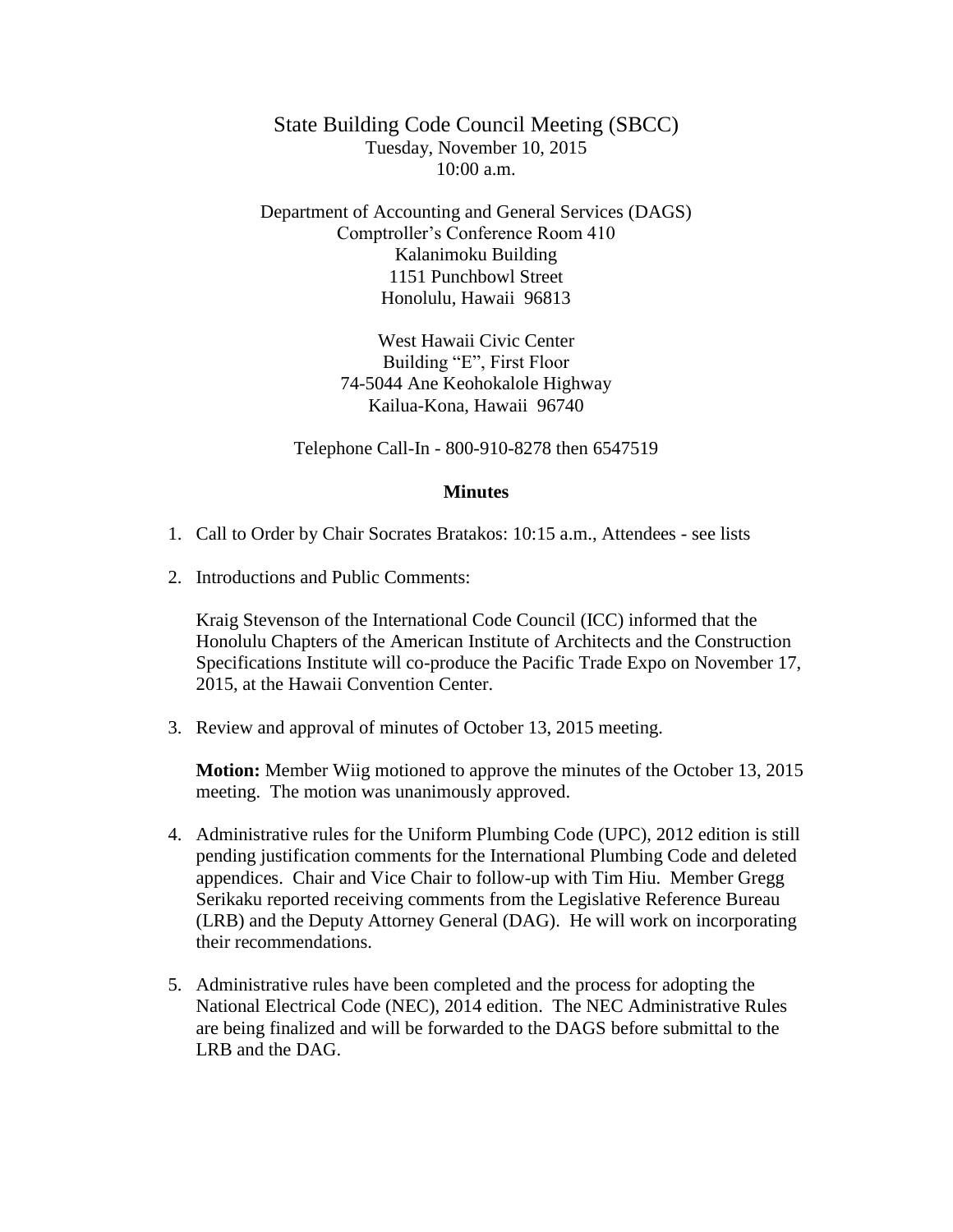6. Member Johnson presented inconsistencies between the published International Building Code (IBC) 2012 edition, and a referenced document for structural concrete design provisions, titled, Building Code Requirements for Structural Concrete (ACI 318-11). Proposed code changes were publicly vetted and approved via the ICC's code change process.

**Motion:** Member Johnson motioned to approve incorporating the revisions into the IBC, 2012 edition administrative rules. The motion was unanimously approved.

- 7. Member Reinhardt summarized the recommendations for non-structural revisions to the IBC, 2012 edition that were approved by the Subcommittee of Building Officials (SBO) at their November 10, 2015, meeting. The administrative rules incorporating the structural and non-structural provisions will be distributed to the SBCC and on the DAGS website for review prior to the next meeting.
- 8. Deputy Attorney General informed that Act 83, 2012 Legislative Session, does not prohibit the SBCC from requiring residential sprinklers in new one-and twofamily dwellings. Act 83 does prohibit the counties from requiring, except for fire department water supply or road access deficiencies. A discussion on the residential fire sprinklers ensued and included different occupancy types in the residential category, code requirements when sprinklers are not present, an SBCC investigative committee report, what other states have done, and costs/benefits. The SBCC will decide this issue when the IRC 2012 edition revisions are discussed.
- 9. Standard and Ramseyer formatting is in progress for the International Energy Conservation Code, 2015 edition and will be submitting to the LRB and the DAG. He also provided information on green homes and how the tropical climate zone category provides savings in building costs for Hawaii.
- 10. Discussion of Future Administration Support The Comptroller has not responded to any developments in the current administration's intent to support staff for the SBCC. The SBCC plans to approach the Governor or his staff.
- 11. Updates from the investigative committees:
	- a. Investigative committee for structural provisions for the 2012 IBC and IRC, Gaur Johnson – See item 6 above.
	- b. Investigative committee for the 2012 IBC  $&$  IRC, James Reinhardt- See item 7 above.
	- c. Investigative committee on communication and training, Howard Wiig. Training to the International Energy Conservation Code (IECC), 2015 edition and the proposed administrative rules was held in each county during the week of November 2-9, 2015.
	- d. Investigative committee for a mechanical code, Richard Beall No report.